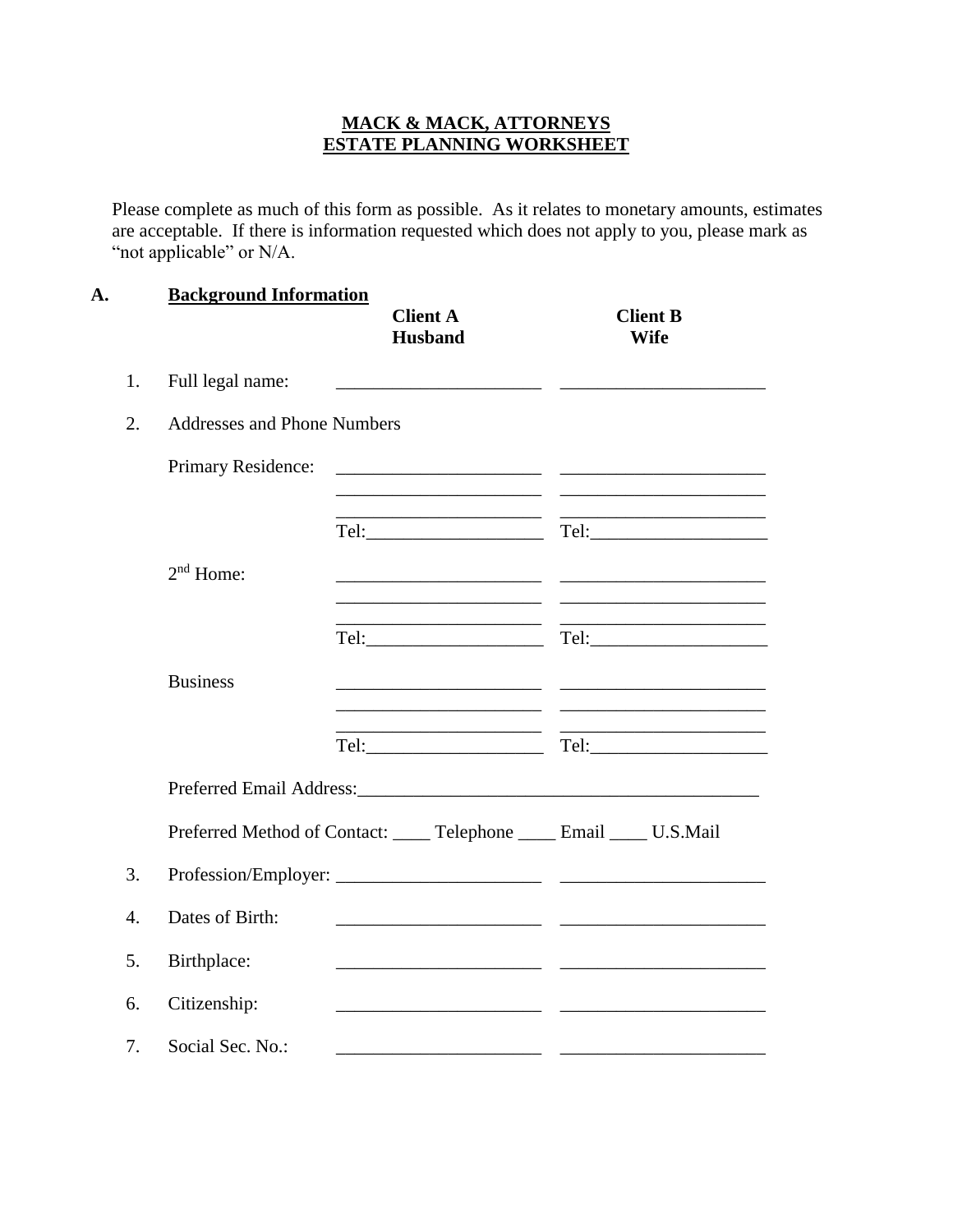# **B. Family Information**

| 1. |                                                                                   | Date of Birth: $\frac{\sqrt{1-\sqrt{1-\frac{1}{2}}}}{\sqrt{1-\sqrt{1-\frac{1}{2}}}}$ |
|----|-----------------------------------------------------------------------------------|--------------------------------------------------------------------------------------|
|    | Married? $Y_{\_\_\_N}$ N $_{\_\_N}$                                               |                                                                                      |
| 2. |                                                                                   | Date of Birth: $\frac{\sqrt{1-\frac{1}{2}}}{\sqrt{1-\frac{1}{2}}}$                   |
|    | Married? $Y_{\text{max}} N_{\text{max}}$                                          | If so, name of spouse:                                                               |
| 3. |                                                                                   | Date of Birth: $\frac{\sqrt{1-\sqrt{1-\frac{1}{2}}}}{\sqrt{1-\sqrt{1-\frac{1}{2}}}}$ |
|    | Married? $Y_{\_\_\_\_N}$ N $\_\_\_\_\_N$                                          | If so, name of spouse:                                                               |
| 4. |                                                                                   | Date of Birth: $\frac{\sqrt{1-\frac{1}{2}}}{\sqrt{1-\frac{1}{2}}}$                   |
|    | Married? $Y_N$ N                                                                  |                                                                                      |
| 5. |                                                                                   | Date of Birth: $\frac{\sqrt{1-\frac{1}{2}}}{\sqrt{1-\frac{1}{2}}}$                   |
|    | Married? $Y_{\_\_\_N}$ N $_{\_\_N}$                                               |                                                                                      |
|    | Grandchildren (if any)                                                            |                                                                                      |
| 1. |                                                                                   | Date of Birth: $\frac{\sqrt{1-\frac{1}{2}}}{\sqrt{1-\frac{1}{2}}}$                   |
| 2. |                                                                                   | Date of Birth: $\frac{\sqrt{1-\frac{1}{2}}}{\sqrt{1-\frac{1}{2}}}$                   |
| 3. |                                                                                   | Date of Birth: $\frac{\sqrt{1-\frac{1}{2}}}{\sqrt{1-\frac{1}{2}}}$                   |
| 4. |                                                                                   | Date of Birth: $\frac{\sqrt{1-\sqrt{1-\frac{1}{2}}}}{\sqrt{1-\sqrt{1-\frac{1}{2}}}}$ |
| 5. |                                                                                   | Date of Birth: $\frac{\sqrt{1-\frac{1}{2}}}{\sqrt{1-\frac{1}{2}}}$                   |
|    | Are any of the above children or grandchildren adopted? _________________________ |                                                                                      |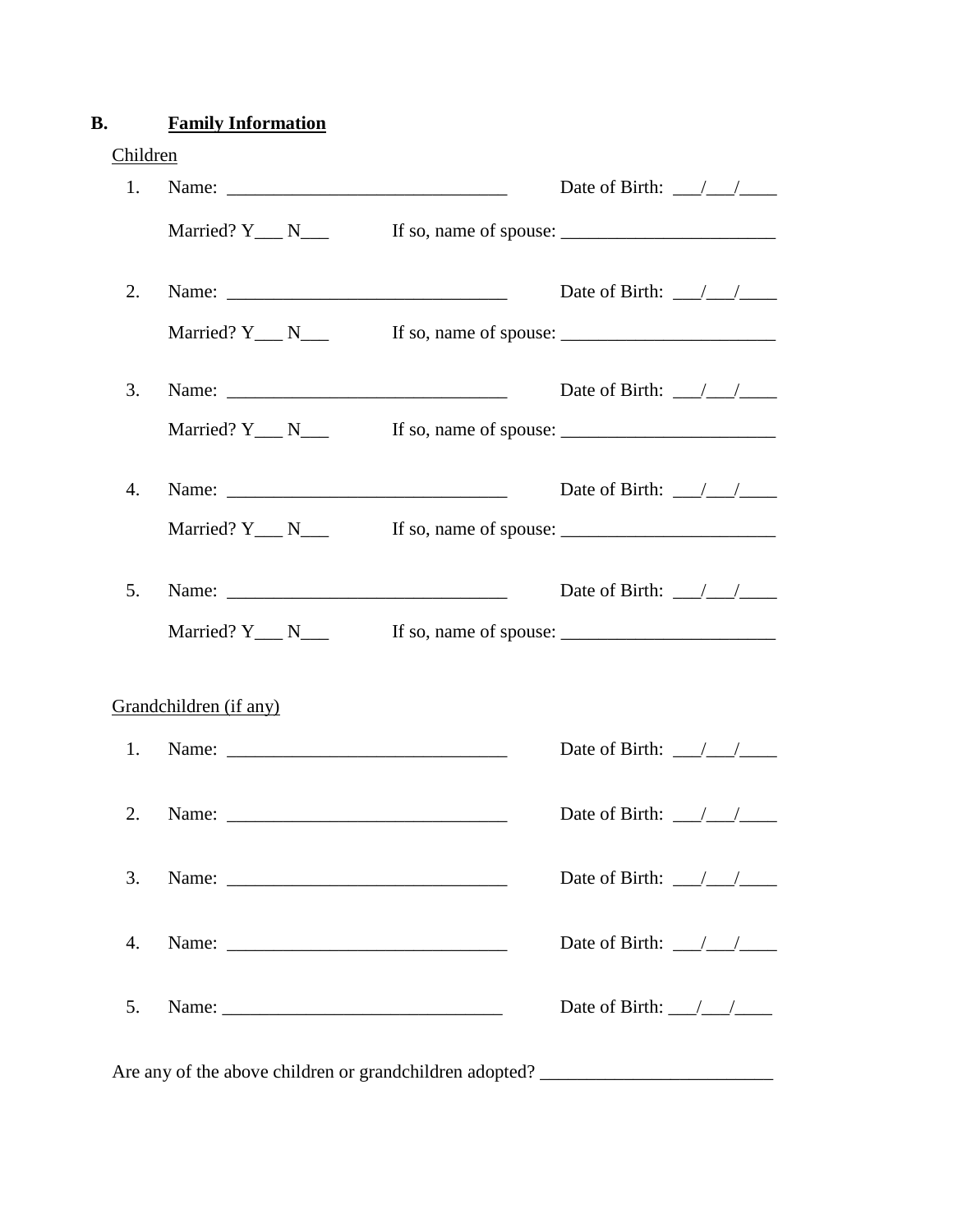# **C. Financial Information**

# *Approximate Annual Income*

|     |                                                                | <b>Client A</b><br><b>Husband</b>                                                                                    | <b>Client B</b><br><b>Wife</b>                 |  |                                                                                                                       |
|-----|----------------------------------------------------------------|----------------------------------------------------------------------------------------------------------------------|------------------------------------------------|--|-----------------------------------------------------------------------------------------------------------------------|
| 1.  | Salary/commissions:                                            | <u> 2000 - Jan James James Jan James James James James James James James James James James James James James Jam</u> |                                                |  |                                                                                                                       |
| 2.  | Interest/dividends:                                            |                                                                                                                      |                                                |  |                                                                                                                       |
| 3.  | Bonuses:                                                       |                                                                                                                      |                                                |  | <u> 1990 - Johann Harry Harry Harry Harry Harry Harry Harry Harry Harry Harry Harry Harry Harry Harry Harry Harry</u> |
| 4.  | Other income:                                                  |                                                                                                                      | the control of the control of the control of   |  |                                                                                                                       |
|     | <b>Asset Values</b>                                            |                                                                                                                      |                                                |  |                                                                                                                       |
|     |                                                                | <b>Client A</b><br><b>Husband</b>                                                                                    | <b>Client B</b><br><b>Wife</b>                 |  | <b>Jointly</b><br><b>Held</b>                                                                                         |
| 1.  | Cash:                                                          |                                                                                                                      |                                                |  |                                                                                                                       |
| 2.  | Investment Accounts:<br>(Stocks, Brokerage)                    |                                                                                                                      |                                                |  |                                                                                                                       |
| 3.  | Primary Residence:                                             |                                                                                                                      | <u>and the state of the state</u>              |  |                                                                                                                       |
| 4.  | <b>Other Real Estate:</b><br>(est. FMV)                        |                                                                                                                      |                                                |  |                                                                                                                       |
| 5.  | Personal Property:<br>(furniture, jewelry<br>art, tools, etc.) |                                                                                                                      |                                                |  |                                                                                                                       |
| 6.  | Retirement Accounts:<br>$(401k, \text{IRA}, \text{etc.})$      |                                                                                                                      |                                                |  |                                                                                                                       |
| 7.  |                                                                |                                                                                                                      | <u> Tanzania (m. 1888)</u>                     |  |                                                                                                                       |
| 8.  | Vehicles:                                                      |                                                                                                                      |                                                |  |                                                                                                                       |
| 9.  | <b>Business Assets:</b>                                        |                                                                                                                      |                                                |  |                                                                                                                       |
| 10. | Notes Receivable:                                              |                                                                                                                      | <u>and the state of the state of the state</u> |  |                                                                                                                       |
| 10. | Other:                                                         |                                                                                                                      |                                                |  |                                                                                                                       |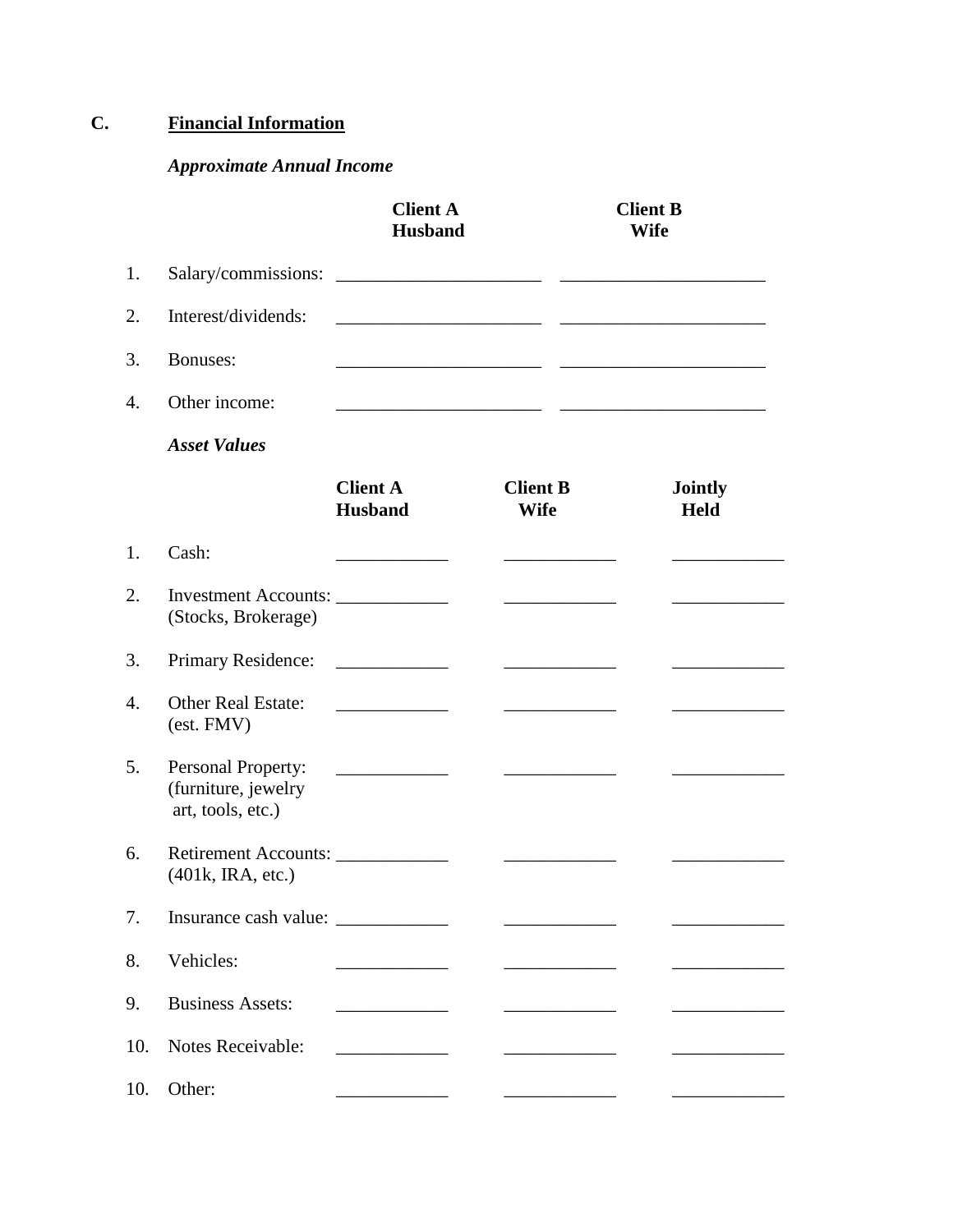#### *Liabilities (Mortgages, Car Loans, Personal Loans, Debts, Legal Judgments) Do not list recurring debts such as credit card debt and utility bills.*

|                  | Amount of Debt | Nature of Debt | Creditor/Lender |
|------------------|----------------|----------------|-----------------|
| 1.               |                |                |                 |
| 2.               |                |                |                 |
| 3.               |                |                |                 |
| $\overline{4}$ . |                |                |                 |
| 5.               |                |                |                 |

## **D. Life Insurance**

|    |                    |  | <b>Insured Face Value Cash Value Primary</b><br><b>Beneficiary</b>                                                                                                                                                                                                                                                  | <b>Alternate</b><br><b>Beneficiary</b> |
|----|--------------------|--|---------------------------------------------------------------------------------------------------------------------------------------------------------------------------------------------------------------------------------------------------------------------------------------------------------------------|----------------------------------------|
| 1. | Client A (Husband) |  |                                                                                                                                                                                                                                                                                                                     |                                        |
|    | Policy $#1$ :      |  |                                                                                                                                                                                                                                                                                                                     |                                        |
|    | Policy $#2$ :      |  | $\frac{1}{2}$ $\frac{1}{2}$ $\frac{1}{2}$ $\frac{1}{2}$ $\frac{1}{2}$ $\frac{1}{2}$ $\frac{1}{2}$ $\frac{1}{2}$ $\frac{1}{2}$ $\frac{1}{2}$ $\frac{1}{2}$ $\frac{1}{2}$ $\frac{1}{2}$ $\frac{1}{2}$ $\frac{1}{2}$ $\frac{1}{2}$ $\frac{1}{2}$ $\frac{1}{2}$ $\frac{1}{2}$ $\frac{1}{2}$ $\frac{1}{2}$ $\frac{1}{2}$ |                                        |
|    | Policy $#3$ :      |  |                                                                                                                                                                                                                                                                                                                     |                                        |
| 2. | Client B (Wife)    |  |                                                                                                                                                                                                                                                                                                                     |                                        |
|    |                    |  |                                                                                                                                                                                                                                                                                                                     |                                        |
|    |                    |  |                                                                                                                                                                                                                                                                                                                     |                                        |
|    |                    |  |                                                                                                                                                                                                                                                                                                                     |                                        |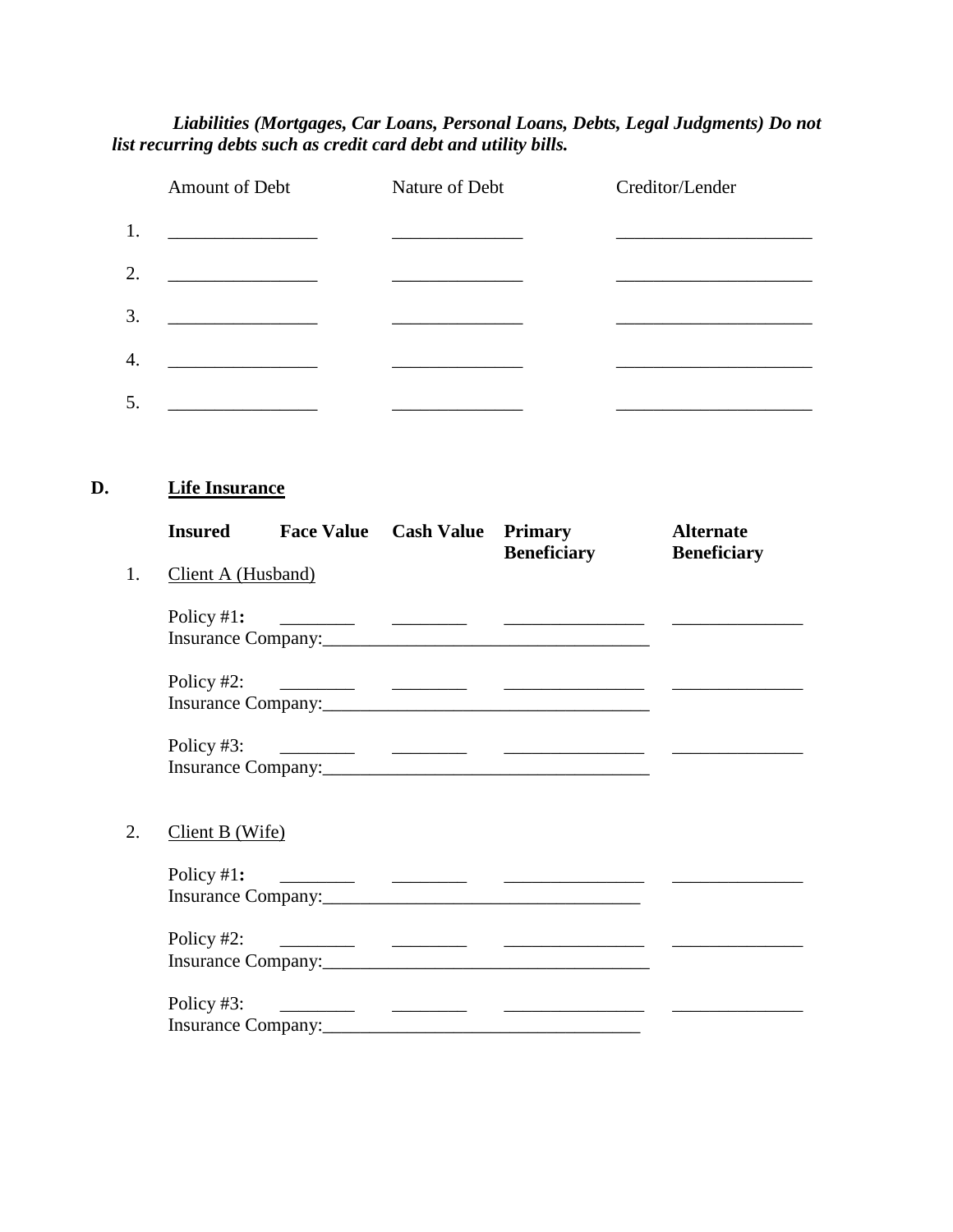| E. | <b>Professional Relationships</b>              |  |  |  |
|----|------------------------------------------------|--|--|--|
| 1. | Accountant<br>Name:<br>Address:                |  |  |  |
|    | Phone:                                         |  |  |  |
| 2. | <b>Investment Manager</b><br>Name:<br>Address: |  |  |  |
|    | Phone:                                         |  |  |  |
| 3. | Life Insurance Agent<br>Name:<br>Address:      |  |  |  |
|    | Phone:                                         |  |  |  |

#### F. **Other Matters**

- $1.$ Do you have any existing estate planning documents (wills, trusts, health care proxies,  $etc.$ )?
- 2. Do you expect to inherit cash or assets from parents or other relatives?

<u> 1980 - Jan James James Barnett, fransk politik (d. 1980)</u> <u> 2000 - Jan James Alexandri, martin da shekarar 1980 - André a Santa Alexandri.</u>

- $\overline{3}$ . Have you been previously married (prior to your current marriage)?
- Do you currently have a pre-marital or pre-nuptial agreement?  $\overline{4}$ .